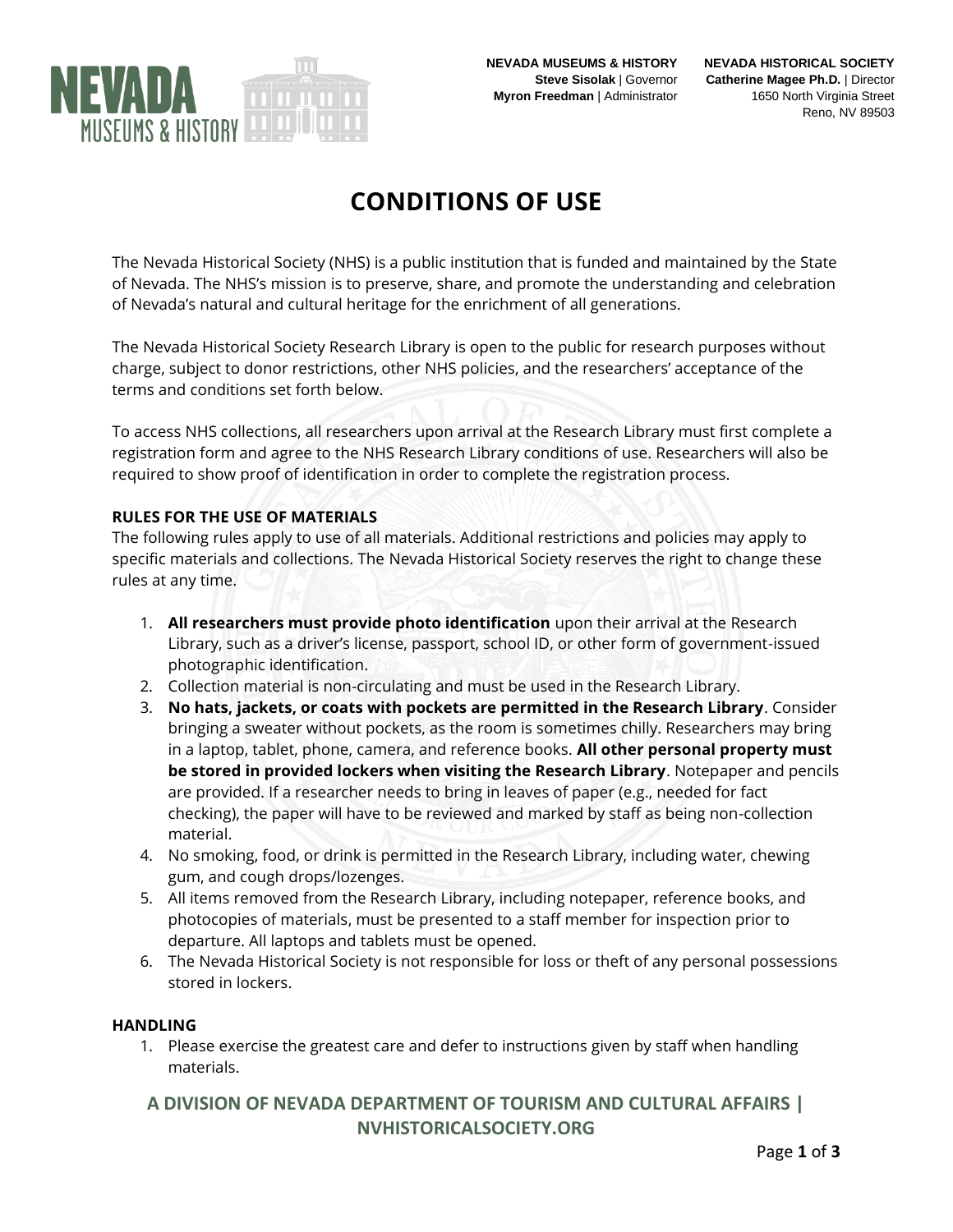

- 2. Researchers may have one box or volume on the table at a time. Please remove only one folder from a box at a time and be sure to maintain the order and arrangement of any unbound material.
- 3. **Use only pencils to take notes**. Do not mark or take notes on top of any materials.
- 4. Place materials flat on table or on angled foam supports provided by staff. Do not bend, press down, or otherwise manipulate or rearrange materials.
- 5. Do not lean on or place anything on top of materials aside from book weights. Use only bookmarks provided by staff when needed, as other items may cause damage and stress to the material.
- 6. Gloves, which will be provided by staff, must be worn when handling photographic materials.
- 7. Refrain from making any repairs to items. Any material in need of repair should be brought to the attention of staff.

## **REPRODUCTION OF MATERIALS AND CAMERA USE**

- 1. Refer to the NHS *Reproduction Information and Order Form* for information on reproduction rights and use fees.
- 2. Material that would be damaged by duplication may not be copied. Certain collections may also include restrictions that prevent photocopying or scanning.
- 3. Entire collections, including books, cannot be copied.
- 4. Staff and volunteers will do all photocopying, for a fee.
- 5. Use of personal or cell phone cameras is permitted, for a fee, with some restrictions:
	- a. Flash and sound must be disabled. No other equipment, such as scanners, camera stands, tripods, etc., is permitted.
	- b. All handling rules outlined above apply when photographing materials. Ask staff for assistance with fastened items.
	- c. Only photograph collection material. No photography of staff or other researchers is allowed.

#### **The Nevada Historical Society reserves the right to deny photography permissions at its discretion.**

- 6. Researchers are responsible for keeping accurate citations for all items photographed or photocopied, which are needed when ordering publication-quality images or requesting permission to quote from copyright holders.
- 7. It is the researcher's responsibility to obtain permission to publish material from copyright owners. **Any images taken of collection material in the Research Library may not be published, posted on the Internet, or exhibited without permission.**

## **PRIVACY, PUBLICITY, AND THIRD-PARTY PRIVACY**

The rights of privacy and publicity are separate and distinct issues from copyright. Archival records may contain sensitive or confidential information that is protected under domestic or foreign right to privacy laws and regulations. Researchers are advised that the disclosure of certain information pertaining to identifiable living individuals without the consent of those individuals may have legal

# **A DIVISION OF NEVADA DEPARTMENT OF TOURISM AND CULTURAL AFFAIRS | NVHISTORICALSOCIETY.ORG**